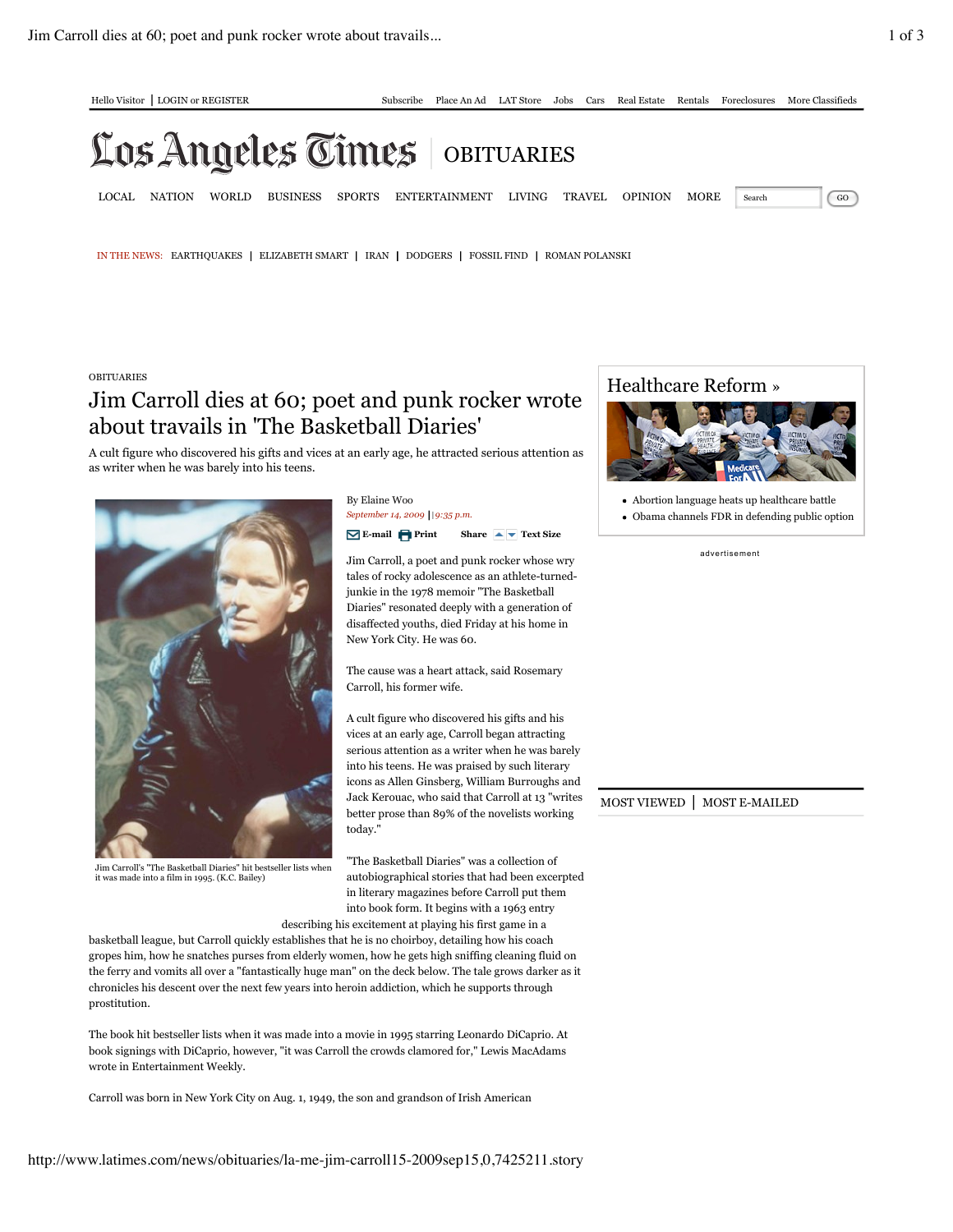bartenders. His parochial school teachers nurtured his talent for writing by encouraging him to keep a journal, but his talent on the basketball court also attracted attention. He won a scholarship to Trinity High, an elite private school on Manhattan's Upper West Side, won all-city honors as a high-scoring guard on the school team, and, at 18, published his first collection of poems, "Organic Trains" (1967).

Poet Ted Berrigan, writing in the journal Culture Hero in 1969, proclaimed that Carroll was "the first truly new American poet." That year, the Paris Review published pieces from what would become "The Basketball Diaries." Desiring to write full time and experimenting heavily with drugs, Carroll dropped out of Wagner College and Columbia University and joined the downtown art scene, working for pop artist Andy Warhol.

In the early 1970s he was living in an artists' colony in Bolinas, Calif., where he kicked his heroin habit. During this period he met his future wife, Rosemary Klemfuss a law student who later became his lawyer. They were married in 1978, the year "Basketball Diaries" was published.

The couple divorced in the late 1980s. Carroll is survived by a brother, Thomas, of Stony Point, N.Y.

After the success of "The Basketball Diaries," Carroll's poet-rocker friend Patti Smith invited him to join her onstage during a West Coast tour. He found the experience so exhilarating that he formed the Jim Carroll Band.

With the help of the Rolling Stones' Keith Richards, Carroll signed a record deal and in 1980 the band released its first album, "Catholic Boy." The best-known track was "People Who Died," a haunting tribute to friends who had died of various causes, including suicide and drug overdoses. Its release coincided with the shooting death of former Beatle John Lennon, which bolstered its popularity. "Not since Lou Reed wrote 'Walk on the Wild Side' has a rock singer so vividly evoked the casual brutality of New York City as has Jim Carroll," Barbara Graustark wrote in Newsweek.

The band released two more albums, "Dry Dreams" and "I Write Your Name," but critics complained about Carroll's vocal limitations. He dissolved the band in the mid-1980s and resumed writing poetry. He made spoken-word recordings, including "Praying Mantis" (1992) and "Pools of Mercury" (1998). He also wrote a second memoir, "The Downtown Diaries" (1987).

He recently completed a second novel that will be published by Viking, Rosemary Carroll said.

## elaine.woo@latimes.com

Copyright © 2009, The Los Angeles Times

E-mail Print Digg Twitter Facebook StumbleUpon Share

In Case You Missed It...



Don't be afraid of the sex on 'Glee'



A smooth idea for the 710 Freeway



**Save more than 50% off the newsstand price. Click here to subscribe to The Times**.

Photos: Lakers let loose on media day



What's with all the public outbursts?



Hot Wheels: Top 10 stolen cars in California

- 1. Elizabeth Smart, abducted in 2002 in Utah, speaks publicly of her ordeal for the first time
- 2. New law bans federal employees from texting while driving
- 3. Fossils radically alter ideas about the look of man's earliest ancestors
- 4. In Roman Polanski case, is it Hollywood vs. Middle America?
- 5. Jay Leno has fewer guests to choose from thanks to rival networks' boycott
- 6. Defense strategies could keep Polanski out of prison
- 7. Don't be afraid of the sex on 'Glee'
- 8. Don't be afraid of the sex on 'Glee'
- 9. A smooth idea for the 710 Freeway
- 10. A smooth idea for the 710 Freeway



Photos, map and reader comments